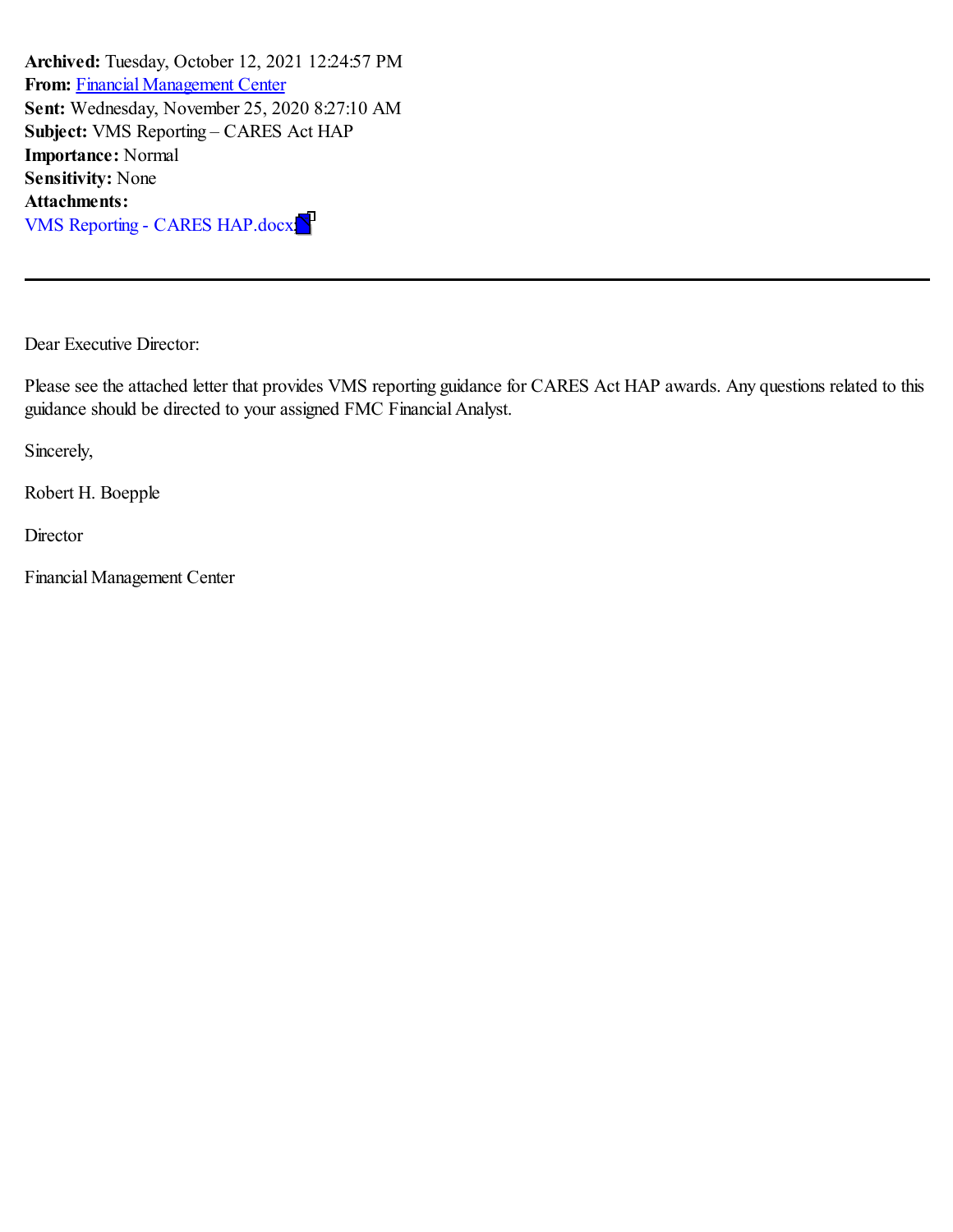## **U.S. DEPARTMENT OF HOUSING AND URBAN DEVELOPMENT**



Financial Management Center 2380 McGee Street, Suite 400 Kansas City, MO 64108-2605

OFFICE OF PUBLIC AND INDIAN HOUSING

November 25, 2020

Dear Executive Director:

SUBJECT: VMS Reporting – CARES Act HAP Awards

This letter addresses the requirement for reporting HAP expenses paid with CARES Act HAP awards in your monthly Voucher Management System (VMS) submission. In your CARES Act HAP award letter you were advised that "HAP expenses covered by CARES Act HAP awards must be included in the regular HAP expenses fields in VMS so that the expenses are available for the calculation of future HAP monthly disbursements under cash management procedures (PIH Notice 2017-06), and for Housing Choice Voucher (HCV) Program HAP and Mainstream renewal calculations". The effective date for the HCV and Mainstream CARES Act HAP awards is March 27, 2020; and HAP expenses incurred after the effective date are an eligible use of these funds.

The HAP expenses paid utilizing CARES Act HAP awards must be reported in the VMS field that best describes the tenant for which the HAP expense was incurred. The below list provides additional guidance and examples related to VMS reporting as well as information related to the Restricted Net Position (RNP) field.

**All Other Vouchers (AOVs)** – HAP expenses that would normally be reported in the AOV field which were paid utilizing CARES Act HAP awards will be reported in the AOV expense field.

**Special Purpose Vouchers (SPVs) (MTW PHAs and non-MTW PHAs)** – HAP expenses that would normally be reported in any SPV field which were paid utilizing CARES Act HAP awards will be reported in the appropriate SPV field. This includes expenses for VASH, FUP, Tenant Protection, etc.

**Moving to Work PHAs (MTWs)** – Any non-HAP expenses that are paid utilizing CARES Act HAP awards will be reported in the appropriate non-HAP expense field.

**Mainstream (MTW PHAs and non-MTW PHAs)** – Mainstream HAP expenses paid utilizing CARES Act HAP awards will be reported in the Mainstream HAP expense field.